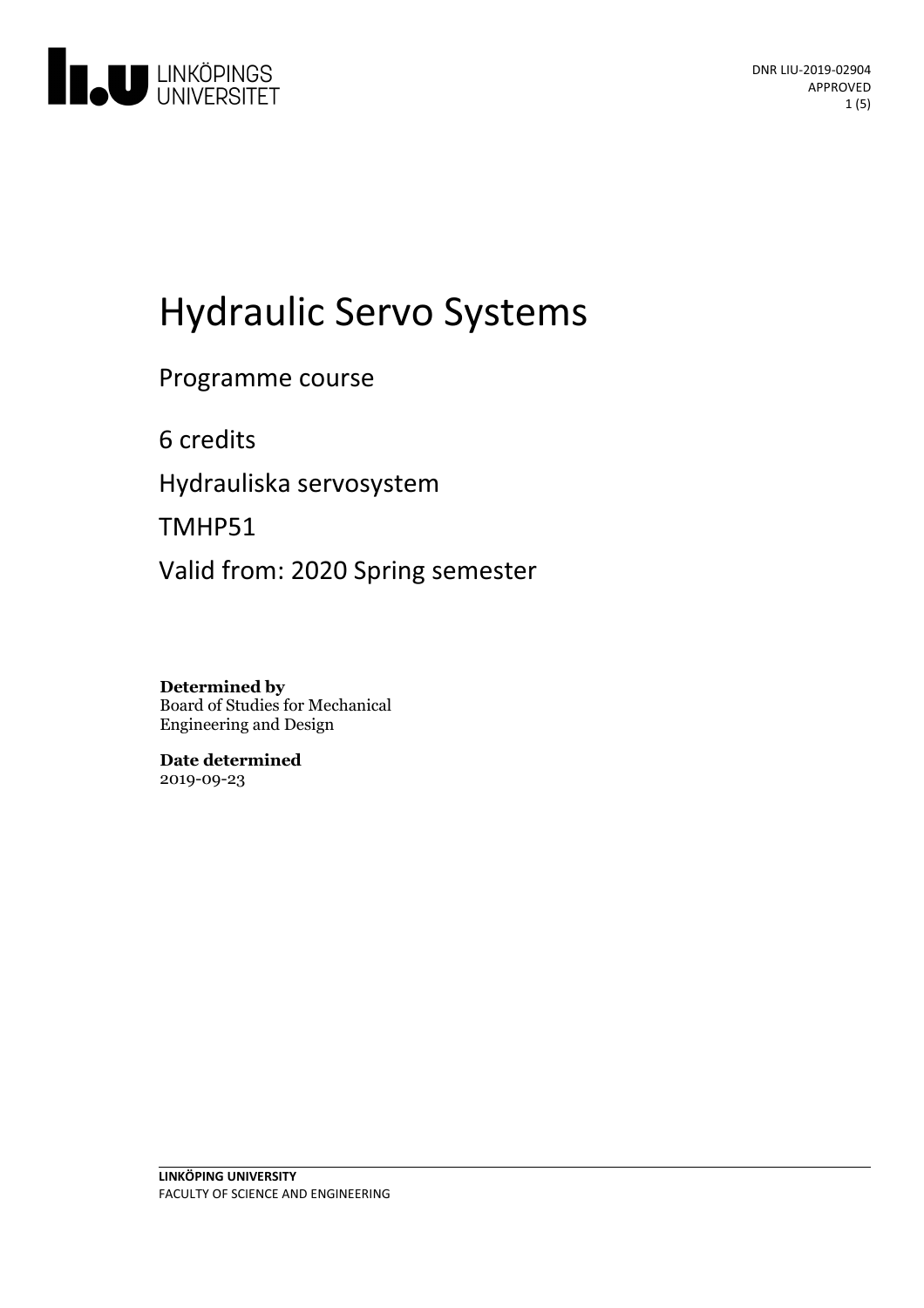# Main field of study

Mechanical Engineering

Course level

Second cycle

# Advancement level

A1X

# Course offered for

- Master's Programme in Mechanical Engineering
- Mechanical Engineering, M Sc in Engineering

### Entry requirements

Note: Admission requirements for non-programme students usually also include admission requirements for the programme and threshold requirements for progression within the programme, or corresponding.

# Prerequisites

Fluid power systems, Automatic Control

# Intended learning outcomes

This course intends to give a detailed knowledge in hydraulic servo systems and its applications. The contents of the course covers both the mobile and industrial areas and theor different characteristics. After completing the course the student is expected to

- understand the function and characteristics of hydraulic servo components
- be able to apply calculation methodology for component selection and system design
- be able to model and implement dynamic analyzes of closed loop hydraulic servo systems regarding performance, controllability and energy consumption
- be able to analyze measurements on components and systems

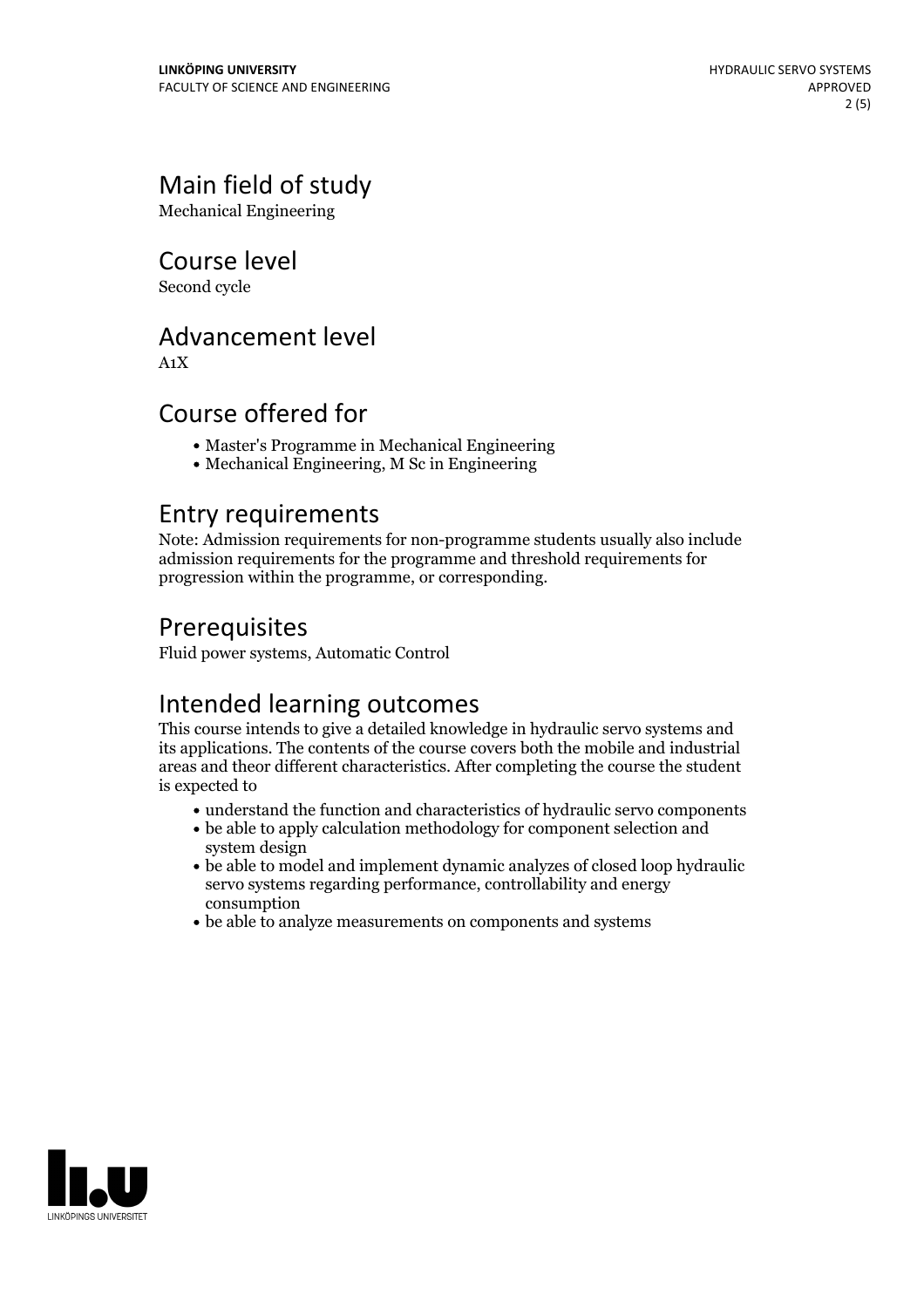### Course content

Extended theory on orifices, flow forces on valve elements and fluid physical properties. Modelling and simulation technology. Mathematical modelling of component and system dynamics. Control engineering analysis. Simulation of fluid systems dynamics. Proportional and servo valve designs and characteristics of different pilot and power stages. Servo systems for control of position, velocity and force. Multi-axis loads. Control strategies and dynamic characteristics. Sensor technologies and measurement methods for components specific to hydraulic servo systems.

# Teaching and working methods

The teaching consists of lectures, lessons and laboratory exercises. Educational study visits are made to different industries.

# Examination

| LAB <sub>3</sub> | Laboratory work     | 1 credits | U.G        |
|------------------|---------------------|-----------|------------|
| TEN <sub>3</sub> | Written examination | 3 credits | U, 3, 4, 5 |
| UPG2             | Hand-in assignment  | 2 credits | U.G        |

# Grades

Four-grade scale, LiU, U, 3, 4, 5

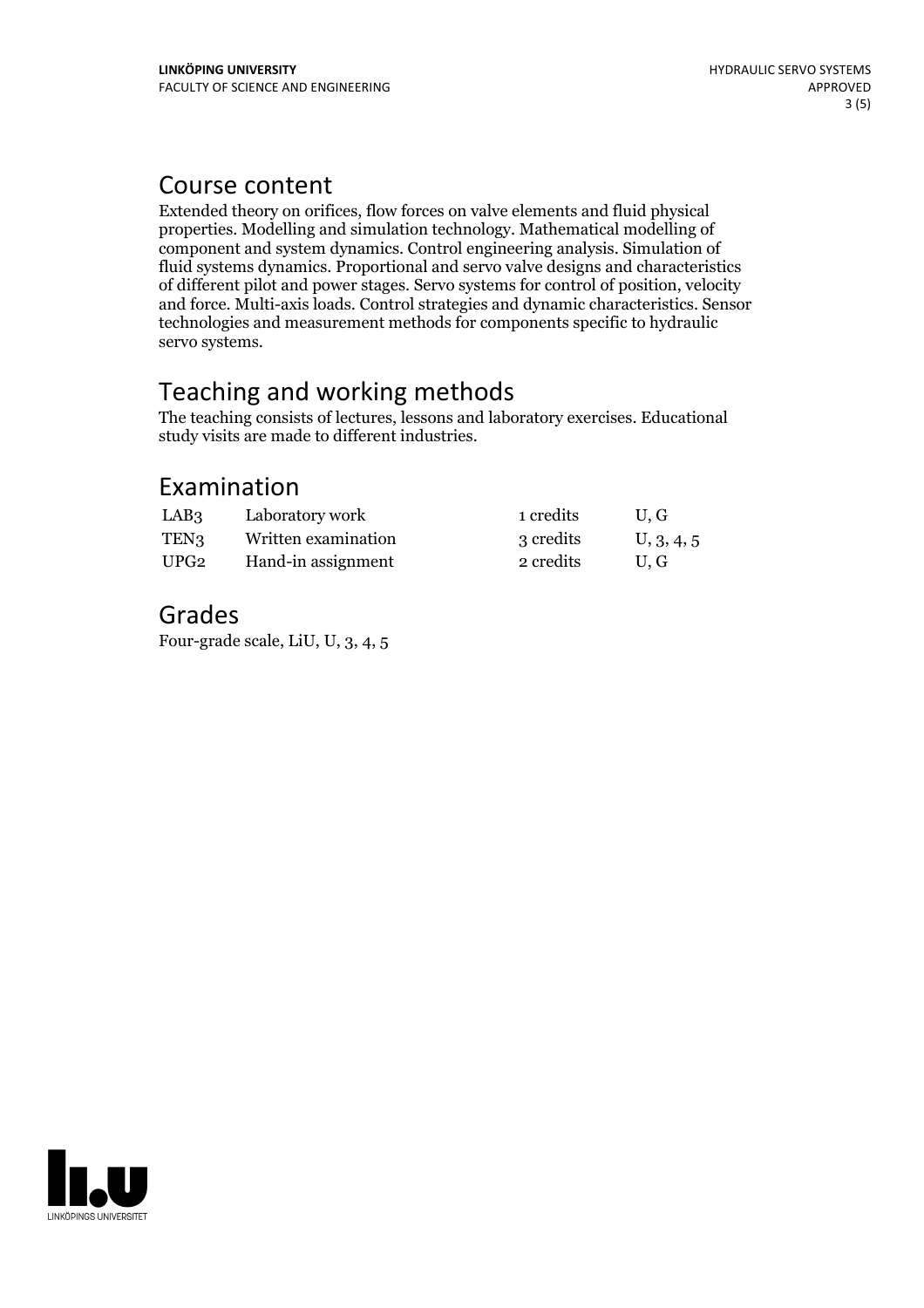# Other information

#### **Supplementarycourses**

TMMS10 - Fluid Power Systems and Transmissions TMMS13 - Electro Hydraulic Systems TMPM06 - Project Course Advanced - Mechatronics

#### **About teaching and examination language**

The teaching language is presented in the Overview tab for each course. The examination language relates to the teaching language as follows:

- If teaching language is Swedish, the course as a whole or in large parts, is taught in Swedish. Please note that although teaching language is Swedish, parts of the course could be given in English. Examination language is
- If teaching language is Swedish/English, the course as a whole will be taught in English if students without prior knowledge of the Swedish language participate. Examination language is Swedish or English
- $\bullet$  If teaching language is English, the course as a whole is taught in English. Examination language is English.

#### **Other**

The course is conducted in a manner where both men's and women's

experience and knowledge are made visible and developed. The planning and implementation of <sup>a</sup> course should correspond to the course syllabus. The course evaluation should therefore be conducted with the course syllabus as a starting point.

# Department

Institutionen för ekonomisk och industriell utveckling

### Director of Studies or equivalent

Mikael Axin

### Examiner

Magnus Sethson

### Education components

Preliminary scheduled hours: 54 h Recommended self-study hours: 106 h